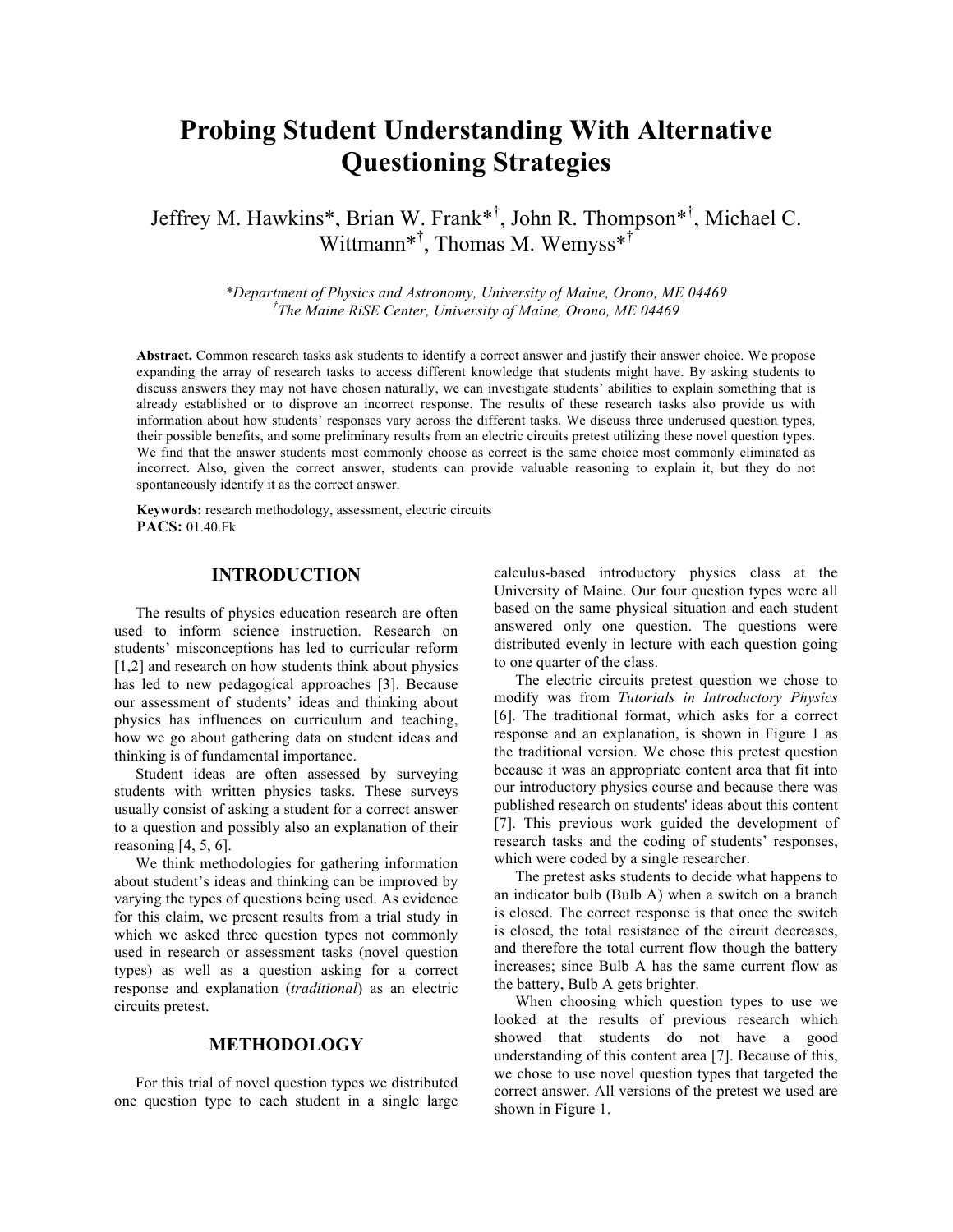

**FIGURE 1.** This figure shows the full text of each question type and the associated distribution of students' responses. The nine students who did not eliminate a response were removed from the analysis of *incorrect traditional*.

The first question type we chose to use was the *traditional* question type that asks students to select a correct response and explain their reasoning. Asking a traditionally formatted question provides a reference point to which our novel question types can be compared.

The second question type we chose to use was *incorrect traditional,* which asks students to select an incorrect response and explain their reasoning. Asking the *incorrect traditional* question type lets us know which answers students think are incorrect, and why they disbelieve them.

The third question type was *given increase*, which asks students if *increase* is a correct response and for them to explain their reasoning. Asking the *given increase* question type lets us know what students think of that answer even if they would not have chosen it as the correct one.

The fourth question type was *given correct*, in which we tell students that *increase* is the correct response and ask students to justify why it is the correct response. Asking the *given correct* question type lets us know if students have good reasoning for why the correct answer is correct even if they would have initially thought of it as incorrect.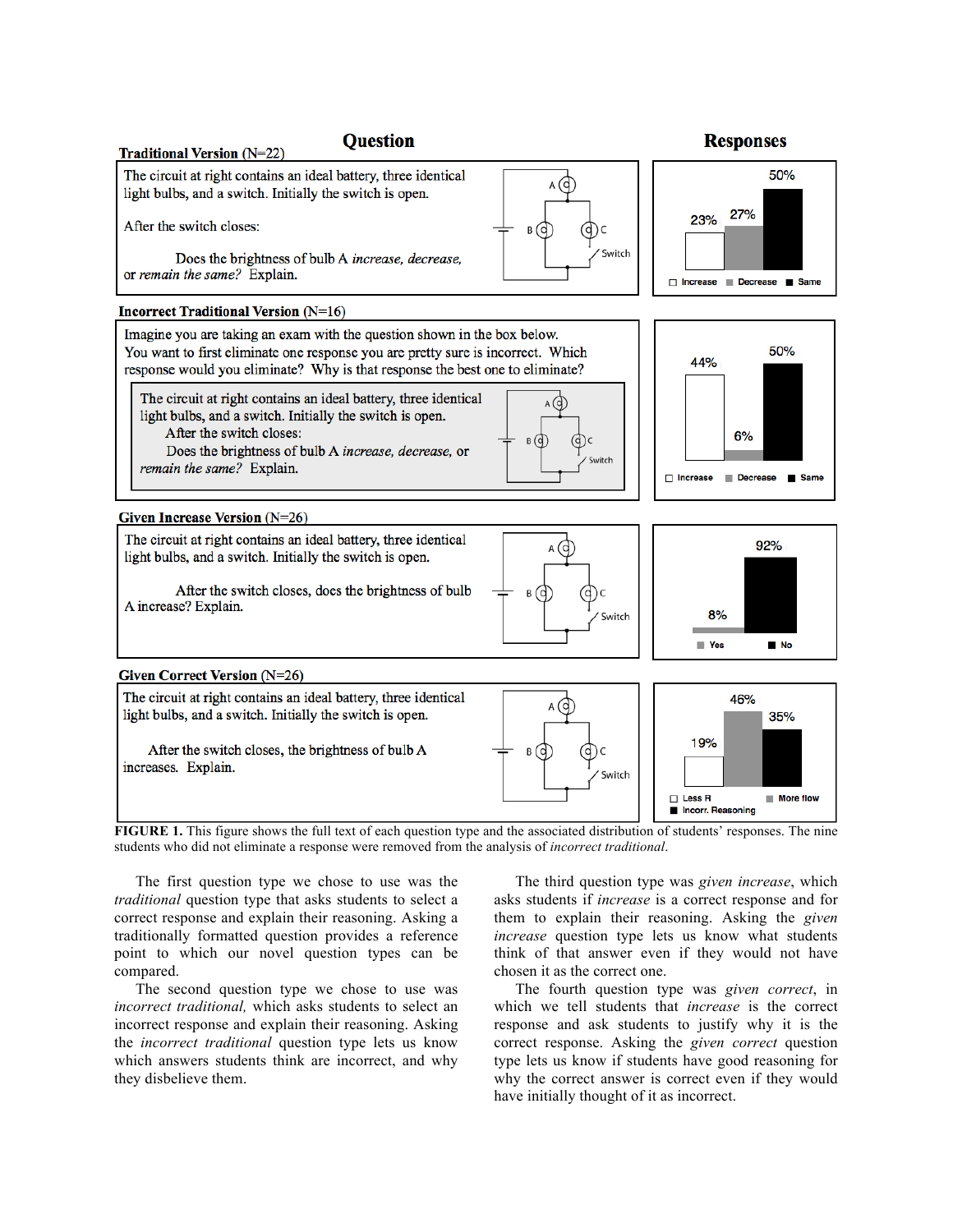# **RESULTS**

There are two ways that results from this set of question types can be analyzed. Results can be broken up by individual question type to see what the distribution of responses to each question is. Alternatively, results can be broken up by chosen response to see what the set of questions tells us about each possible response. We will start by briefly looking at the questions types individually, and then look at the possible responses individually.

# **Individual Questions**

The results of all four question types are displayed in Figure 1 and each question tells us something about what ideas students are bringing into the course. For the *traditional* question type, most students don't answer correctly, with *remains the same* as the most chosen response. The *incorrect traditional* question tells us that *increase* and *remains the same* are chosen as incorrect by the students, but that *decrease* is not often chosen as incorrect. The *given increase* question tells us that nearly all the students answering this question think *increase* is incorrect. The *given correct* question tells us that students can use formal reasoning about resistors, informal reasoning about flow, and some incorrect reasoning to justify or attempt to justify the correct response.

While these questions each provide us with valuable insights into students' ideas about electric circuits through their response distributions and provided reasoning, more interesting results are arrived at by looking across question types.

## **Individual Responses**

The *traditional* and *incorrect traditional* question types have all three responses as possible options and their results will be discussed with each possible response. The *given increase* and *given correct* question types focus on the response *increase* and will only be discussed in the section for that particular response.

#### *Decrease*

The *decrease* option was given in the *traditional* and *incorrect traditional* question types. We see that 27% of one group chose it as a correct response, and 6% of another group chose it as an incorrect response. Combining these results indicates that the class as a whole views the response as possibly correct, but not definitively incorrect.

### *Remains The Same*

The *remains the same* option was also available on two questions. On the *traditional* question, *remains the same* was the response most commonly chosen as correct, with half the students choosing that response. On the *incorrect traditional* question, *remains the same* was the response most commonly eliminated as incorrect, with half the students responding this way. This interesting result has two possible interpretations. One suggests that half of the class that thinks *remains the same* is the correct response and the other half thinks it is an incorrect response. A different interpretation is that the different questions may elicit contrasting responses allowing for the possibility that one student may pick *remains the same* as correct or pick *remains the same* as incorrect depending on the question that student is asked. More research is needed to determine if either of these interpretations are correct.

The reasoning provided by students to justify eliminating or selecting *remains the same* also has an interesting contrast. The most common justification for why *remains the same* is a correct response is what McDermott referred to as "local reasoning" [7]. These students responses indicated that they where thinking about only a small region of the circuit. One student explained "The brightness of Bulb A will not change because it is not part of the system with the switch." The most common justification for why *remains the same* is an incorrect response was a holistic reasoning. These students reasoned that when you change one part of a circuit by closing a switch, the whole circuit changes. An example of this reasoning is: "I want to eliminate 'remain the same' because I feel that the brightness would have to change due to the change in circulation."

Combining these two question types allows us to see that *remains the same* has a distinctly different profile from *decrease*. While *decrease* seemed a little correct and even less incorrect to the class, *remains the same* seems both correct and incorrect to the students.

#### *Increase*

On the traditional question, 23% of the students selected *increase* as the correct response. On the *incorrect traditional* question, 44% of students eliminated *increase*. These results show a difference between the responses *increase* and *decrease* as the percentage of the class that chooses them as correct is about the same, but *increase* is actively viewed as incorrect where *decrease* is not.

Looking at the results of the *given increase* question type we see only 8% of students said that the brightness of the bulb *increases*. There seems to be an